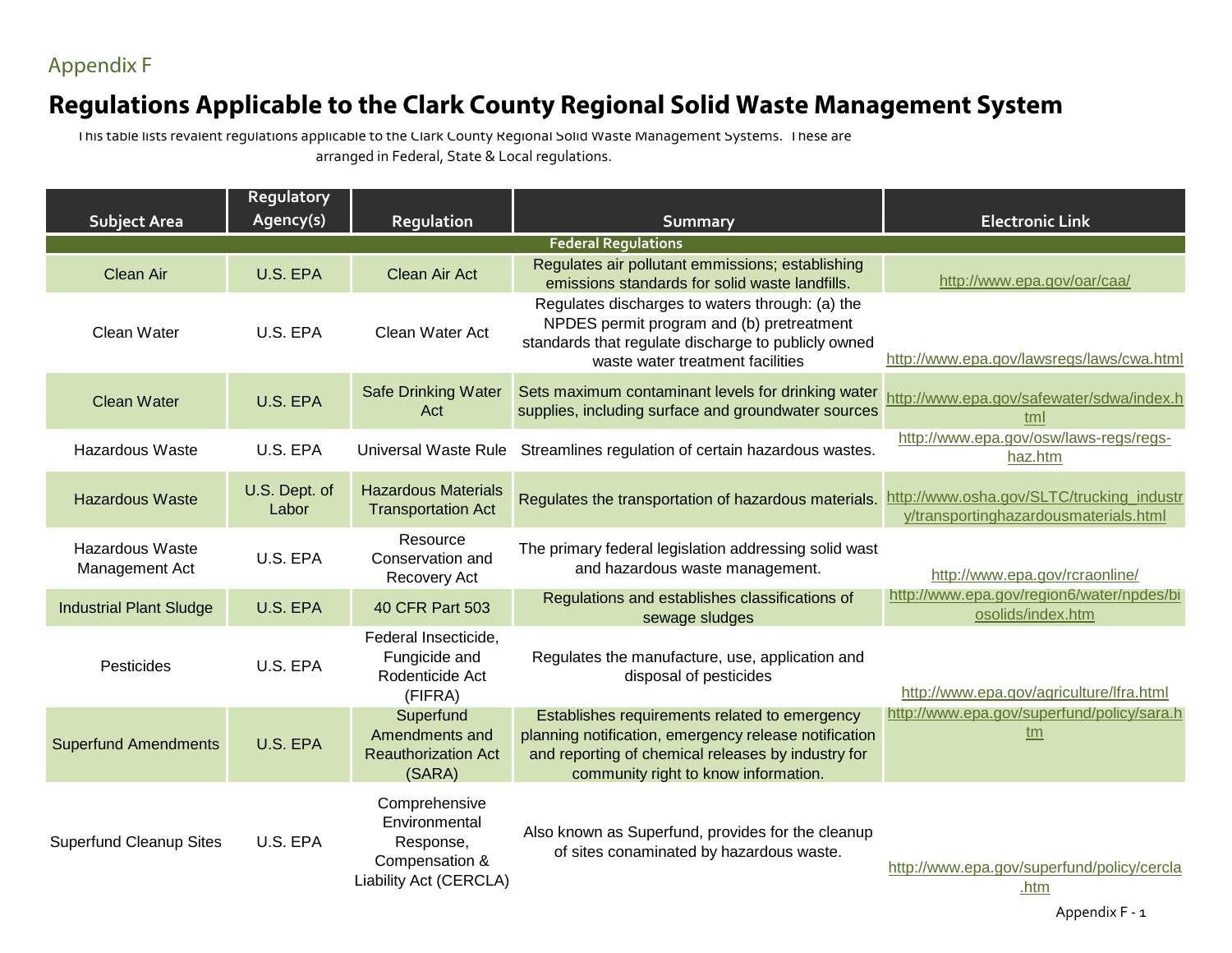| <b>Subject Area</b>                              | Regulatory<br>Agency(s) | Regulation                                                                                                                  | <b>Summary</b>                                                                                                                                                                          | <b>Electronic Link</b>                                                |
|--------------------------------------------------|-------------------------|-----------------------------------------------------------------------------------------------------------------------------|-----------------------------------------------------------------------------------------------------------------------------------------------------------------------------------------|-----------------------------------------------------------------------|
| Superfund sites                                  | U.S. EPA                |                                                                                                                             | <b>List of Superfund sites</b>                                                                                                                                                          | http://cfpub.epa.gov/supercpad/cursites/src<br>hsites.cfm             |
| <b>Toxic Substances</b>                          | U.S. EPA                | <b>Toxic Substances</b><br>Control Act (TSCA)                                                                               | Regulates the manufacture, distribution, use,<br>processing and disposal of chemical substances                                                                                         | http://www.epa.gov/agriculture/lsca.html                              |
|                                                  |                         |                                                                                                                             | <b>State Regulations</b>                                                                                                                                                                |                                                                       |
| Ash from MSW<br>incineration                     | Dept. of Ecology        | <b>RCW 70.138</b>                                                                                                           | Regulates ash from MSW incineration                                                                                                                                                     | http://apps.leg.wa.gov/RCW/default.aspx?c<br>ite=70.138               |
| Fees on solid waste<br>collection                | Dept. of Ecology        | RCW 36.58; 36.58A                                                                                                           | Authority to counties to generate revenue on solid<br>waste collection                                                                                                                  | http://apps.leg.wa.gov/rcw/default.aspx?cit<br>$e = 36.58$            |
| <b>Hazardous &amp; Dangerous</b><br>Waste        | Dept. of Ecology        | WAC 173.303                                                                                                                 | Regulates the transportation, treatment, storage and<br>disposal of hazardous and dangerous waste.                                                                                      | http://apps.leg.wa.gov/WAC/default.aspx?c<br>ite=173-303              |
| <b>Hazardous Waste</b>                           | Dept. of Ecology        | RCW 70.105.220                                                                                                              | Hazardous Waste Management Act requires local<br>governments to prepare and implement local<br>hazardous waste management plans & establish<br>programs to manage moderate risk waste   | http://apps.leg.wa.gov/RCW/default.aspx?c<br>ite=70.105               |
| <b>Hazrdous Waste</b>                            | Dept. of Ecology        | <b>RCW 70.105D</b>                                                                                                          | Model Toxics Control Act (MTCA) provides for the<br>identification and cleanup of hazardous sites in<br>Washington State.                                                               | http://apps.leg.wa.gov/RCW/default.aspx?c<br>ite=70.105D              |
| <b>Small Quantity</b><br>Generators              | Dept. of Ecology        | n/a                                                                                                                         | Searchable database for several different type of<br>hazarous waste handling facilities located in Clark<br>County                                                                      | http://www.ecy.wa.gov/programs/hwtr/hwfa<br>cilities/                 |
| Solid Waste Handling<br><b>Facilities</b>        | Dept. of Ecology        | WAC 173.304                                                                                                                 | Regulations for solid waste handling facilities that<br>were existing prior to 2/10/03                                                                                                  | http://apps.leg.wa.gov/WAC/default.aspx?c<br>ite=173-304              |
| <b>Municipal Solid Waste</b><br>Landfills        | Dept. of Ecology        | WAC 173-351                                                                                                                 | Criteris for municipal solid waste landfills                                                                                                                                            | http://apps.leg.wa.gov/WAC/default.aspx?c<br>ite=173-351              |
| <b>Solid Waste Handling</b><br><b>Facilities</b> | Dept. of Ecology        | WAC 173.350                                                                                                                 | Regulations for solid waste handling facilities<br>permitted after 2/10/03                                                                                                              | http://apps.leg.wa.gov/WAC/default.aspx?c<br>$ite = 173 - 350$        |
| Solid Waste<br>Management Plan                   | Dept. of Ecology        | <b>RCW 70.95</b>                                                                                                            | Washington Solid Waste Management, Reduction<br>and Recycling Act requires counties to prepare and<br>review (at least every five years) a Comprehensive<br>Solid Waste Management Plan | http://apps.leg.wa.gov/RCW/default.aspx?c<br>ite=70.95                |
| <b>Solid Waste</b><br><b>Management Plan</b>     | Dept. of Ecology        | <b>Ecology's Guidelines</b><br>for the Development<br>of Local Solid Waste<br><b>Management Plans</b><br>and Plan Revisions | Guidelines for the preparation of local solid waste<br>management plans                                                                                                                 | https://fortress.wa.gov/ecy/publications/pub<br>lications/1007005.pdf |
| <b>State's Solid Waste</b><br>Management Plan    | Dept. of Ecology        | Beyond Waste Plan                                                                                                           | State of Washington's Solid Waste Management<br>Plan                                                                                                                                    | http://www.ecy.wa.gov/beyondwaste/                                    |
| <b>Used Oil</b>                                  | Dept. of Ecology        | <b>Used Oil Recycling</b><br>Act                                                                                            | Requires local hazardous waste management plans http://apps.leg.wa.gov/RCW/default.aspx?c<br>to include a used oil recycling element.                                                   | ite=70.951                                                            |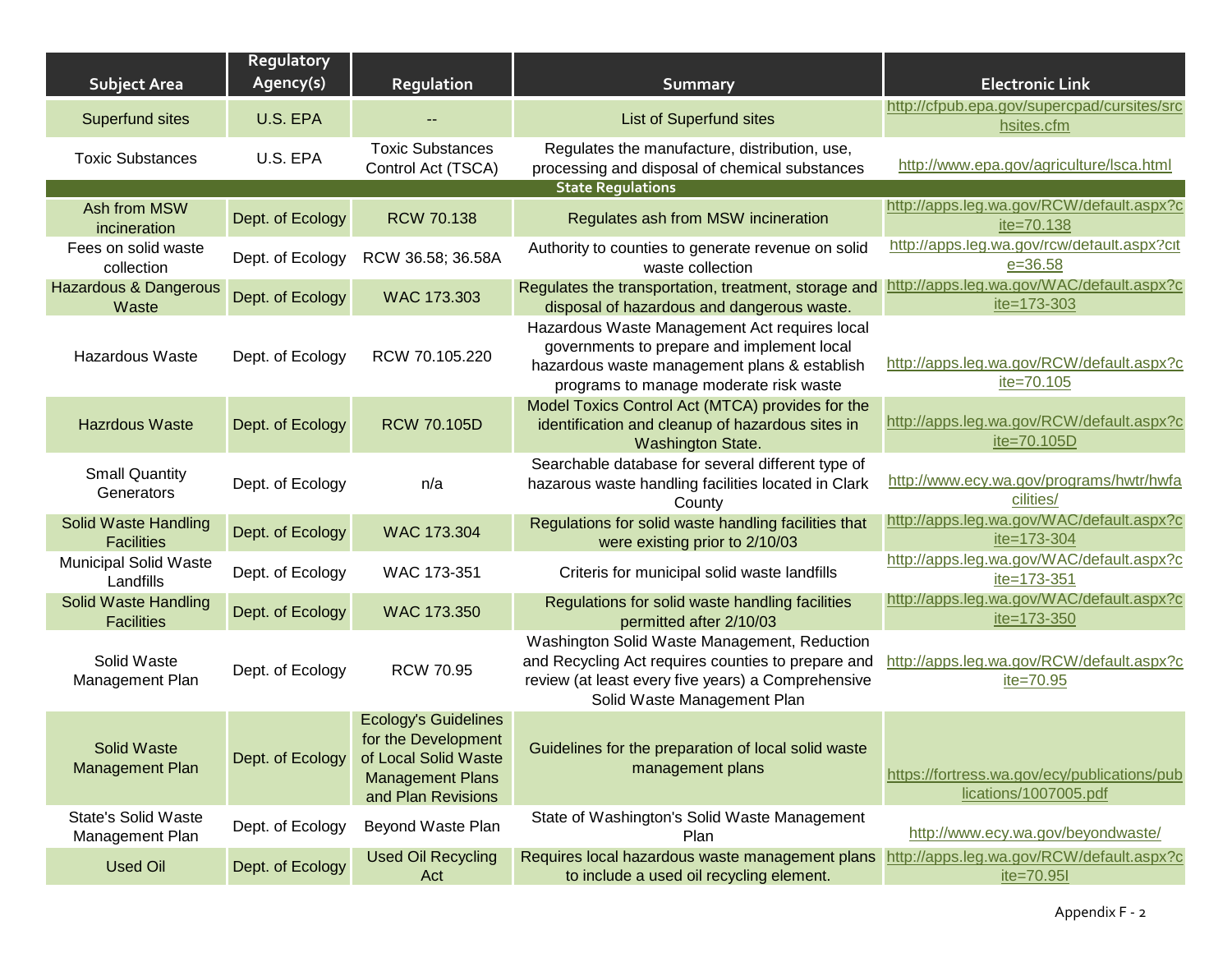| <b>Subject Area</b>                               | Regulatory<br>Agency(s)                 | Regulation                         | <b>Summary</b>                                                                                                                                                                                                   | <b>Electronic Link</b>                                                        |
|---------------------------------------------------|-----------------------------------------|------------------------------------|------------------------------------------------------------------------------------------------------------------------------------------------------------------------------------------------------------------|-------------------------------------------------------------------------------|
| Wa. State Recycling Goal Dept. of Ecology         |                                         | RCW 70.95.010                      | State's goal of a statewide recycling rate of 50%                                                                                                                                                                | http://apps.leg.wa.gov/RCW/default.aspx?c<br>ite=70.95.010                    |
| Washington<br><b>Contaminated Sites List</b>      | Dept. of Ecology                        |                                    | List of "Confirmed and Suspected Contaminated<br>Sites List" in Washington State                                                                                                                                 | http://www.ecy.wa.gov/programs/tcp/sites_<br>brochure/SiteLists_CSCSinstr.htm |
| Water Quality from solid<br>waste facilities      | Dept. of Ecology                        | WAC 173.216;<br>173.220; 173.240   | State waste discharge permit program; NPDES<br>permit program; plans for construction of water<br>facilities                                                                                                     | http://apps.leg.wa.gov/wac/default.aspx?cit<br>$e = 173$                      |
| Contracting for solid<br>waste services           | Dept. of Ecology<br>& WUTC              | RCW 36.58; 35.21;<br>35A.21; 81.77 | Regulates how cities and counties contract for solid<br>waste services and how they generate revenues to<br>fund solid waste management activities                                                               | http://apps.leg.wa.gov/rcw/                                                   |
| Annexation of franchised<br>areas                 | <b>WUTC</b>                             | RCW 35.02.160                      | Provides fro the orderly cancellation or acquisition of<br>franchises in territories that have been annexed into<br>cities                                                                                       | http://apps.leg.wa.gov/RCW/default.aspx?c<br>ite=35.02.160                    |
| Collection & transport of<br>recyclable materials | <b>WUTC</b>                             | <b>RCW 81.80</b>                   | Collection and transport of recyclable materials from<br>nonresidential generators is regulated by WUTC                                                                                                          | http://apps.leg.wa.gov/RCW/default.aspx?c<br>ite=81.80                        |
| Solid waste collection<br>activities              | <b>WUTC</b>                             | <b>RCW 81.77</b>                   | Washington Utilities & Tranportation Commission<br>regulates the collection of solid waste and the source<br>separated recyclables from residences if the local<br>government does not contract for this service | http://apps.leg.wa.gov/RCW/default.aspx?c<br>ite=81.77                        |
| Solid waste collection<br>activities              | <b>WUTC</b>                             | <b>WAC 480.70</b>                  | <b>Washington Utilities &amp; Tranportation Commission</b><br>regulates the collection of solid waste                                                                                                            | http://apps.leg.wa.gov/WAC/default.aspx?c<br>ite=480-70                       |
| <b>Oregon's Recycling</b><br>Requirements         | OR Dept. of<br>Environmental<br>Quality | <b>ORS 459A</b>                    | As Clark County uses a solid waste disposal facility<br>located in Oregon, we must meet the applicable<br>Oregon recycling requirements                                                                          | http://www.deq.state.or.us/regulations/statu<br>tes.htm                       |
| <b>Oregon's Solid Waste</b><br>Management         | OR Dept. of<br>Environmental<br>Quality | OAR 340-93                         | Regulates solid waste in the State of Oregon                                                                                                                                                                     | http://arcweb.sos.state.or.us/pages/rules/o<br>ars_300/oar_340/340_093.html   |
| <b>Air Pollution</b>                              | Southwest Clean<br>Air Agency           | WAC 173.400                        | General regulations for air pollution sources                                                                                                                                                                    | http://apps.leg.wa.gov/WAC/default.aspx?c<br>ite=173-400                      |
| Outdoor burning                                   | <b>Southwest Clean</b><br>Air Agency    | <b>WAC 173.425</b>                 | Prohibits outdoor burning in certain areas                                                                                                                                                                       | http://apps.leg.wa.gov/WAC/default.aspx?c<br>ite=173-425                      |
| Asbestos Disposal                                 | Southwest Clean<br>Air Agency           | <b>RCW 49.26</b>                   | Regulates the handling and disposal of asbestos                                                                                                                                                                  | http://apps.leg.wa.gov/RCW/default.aspx?c<br>ite=49.26&full=true              |
| Poisons                                           | Washington<br><b>Poison Center</b>      | n/a                                | Information on poisons and prevention                                                                                                                                                                            | http://www.wapc.org/                                                          |